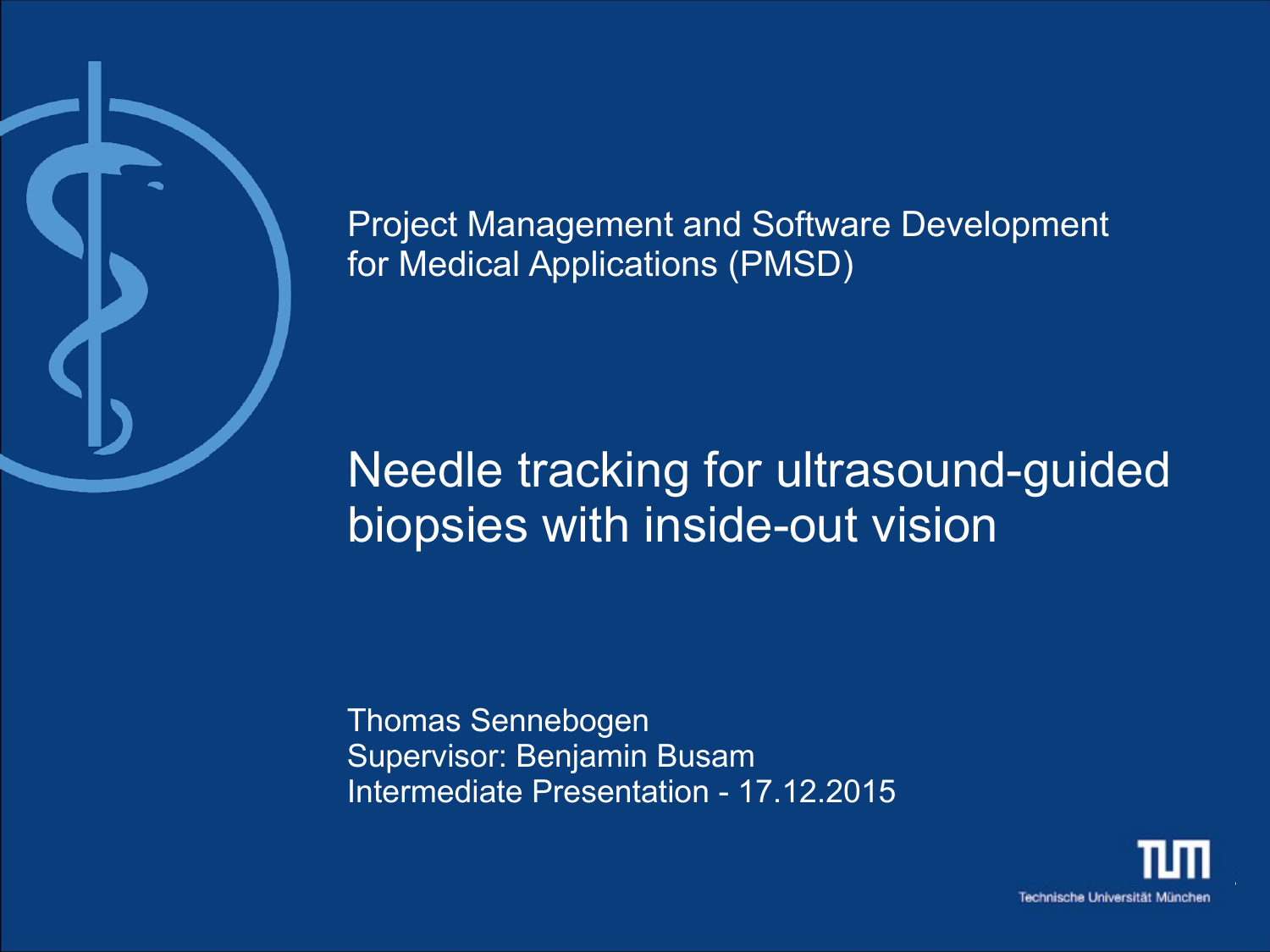## Introduction & Motivation

Project:

Software framework to track ultrasound transducer and needle Biopsy for cancer screening or neurology applications

Problem: Needle location uncertain in ultrasound image

Solution: Needle and ultrasound tracking and visualization

Motivation: Less insertions, Analyse the right cells

Partners: Klinikum rechts der Isar, Framos GmbH



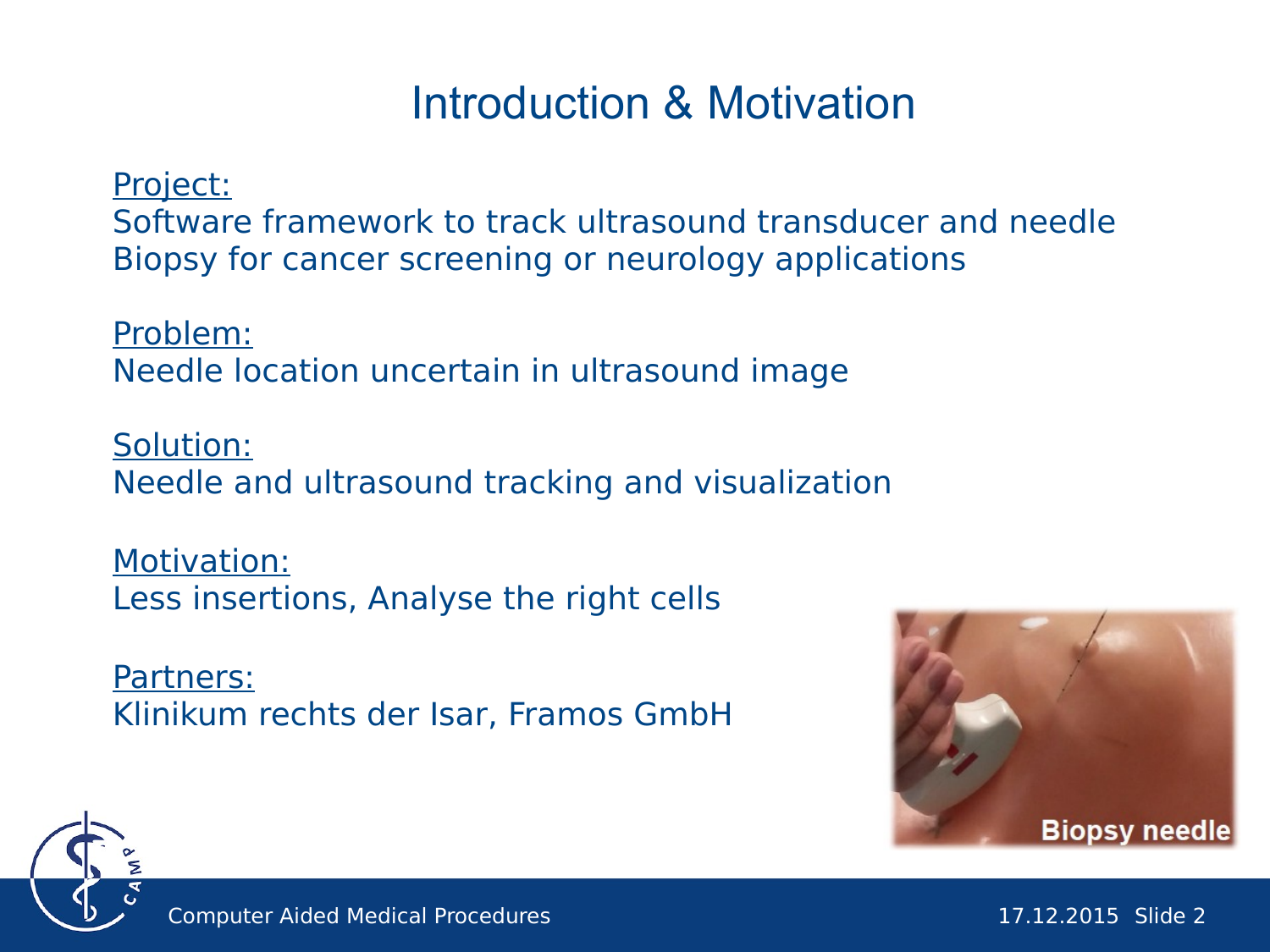◎ ● 1 NeedleTrackingSystem (NTS) - Needle tracking for ultrasound-guided biopsies with inside-out vision

File Edit Create Analysis Settings Help



Computer Aided Medical Procedures 17.12.2015 Slide 3

OpenIGTLink

**Qt**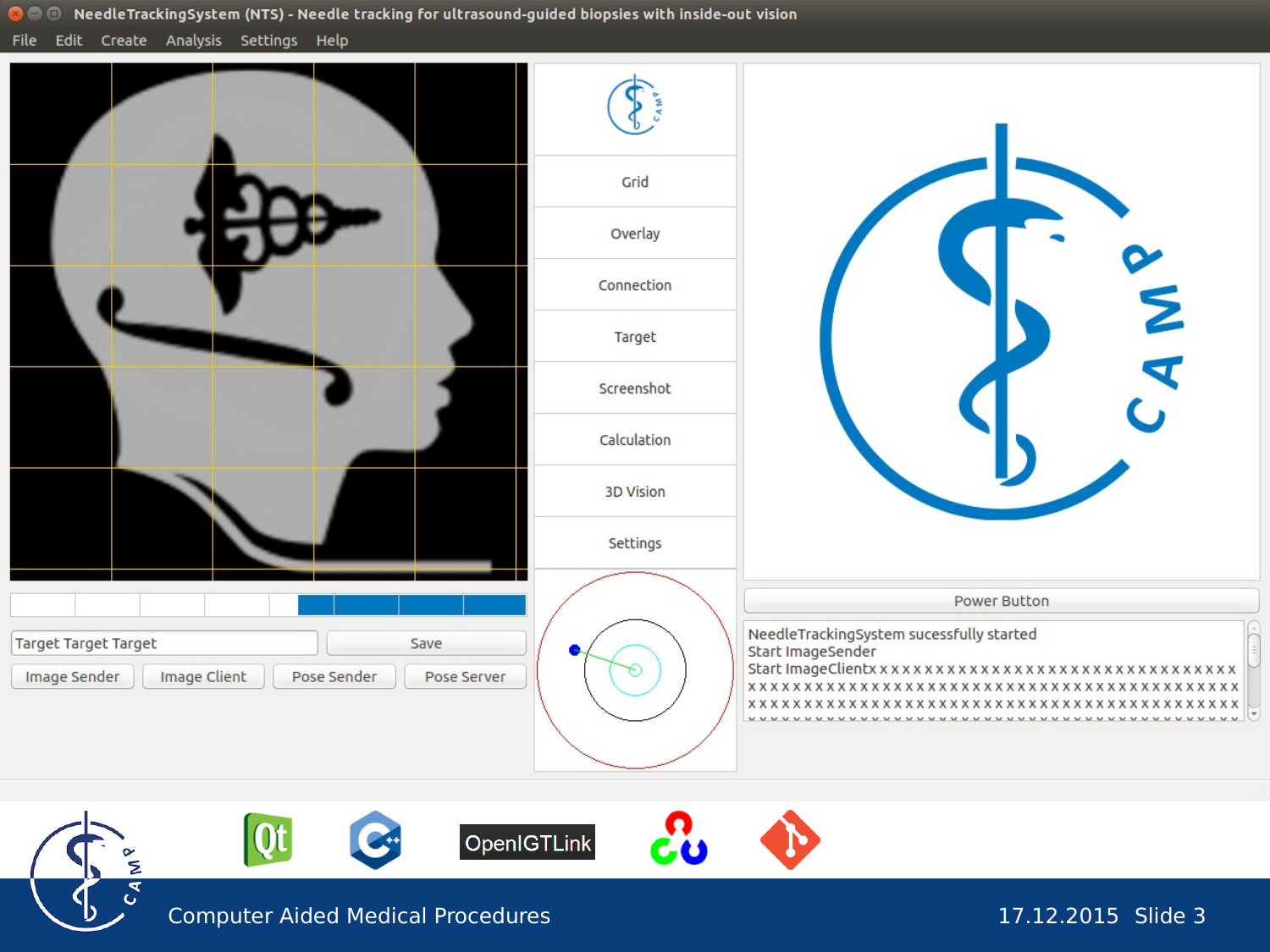◎ ● 1 NeedleTrackingSystem (NTS) - Needle tracking for ultrasound-guided biopsies with inside-out vision

File Edit Create Analysis Settings Help



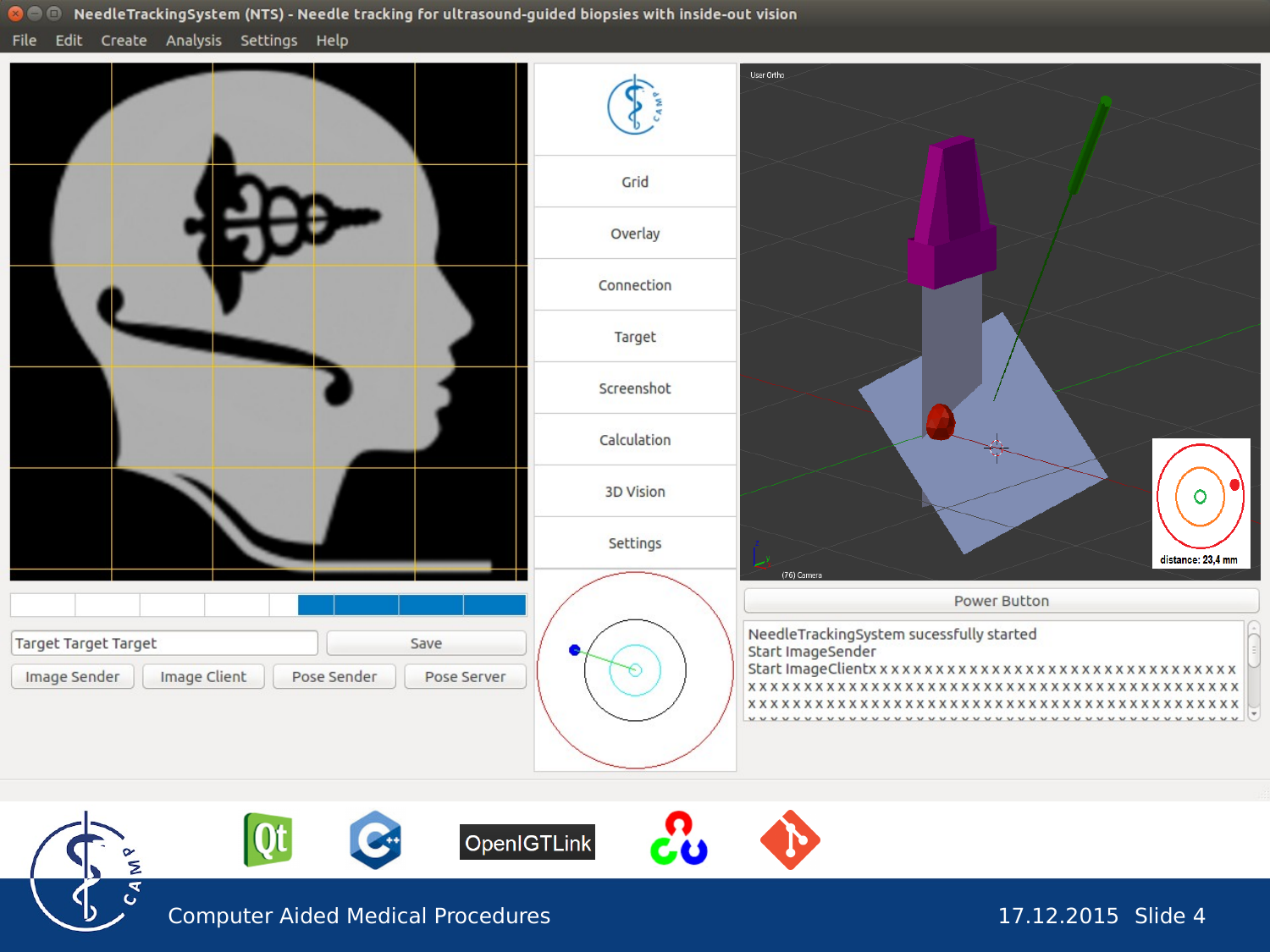## State of the art

#### • Reading papers

- Ultrasound image is displayed
- Qt user interface created
- OpenIGTLink is included
- Software was testet with stub
- Features: Grid, Screenshots, Target, Distance
- Tests with tranducer and needle to receive images and poses
- Improving class structure (Threads)
- Error fixing and optimization (signal slot)

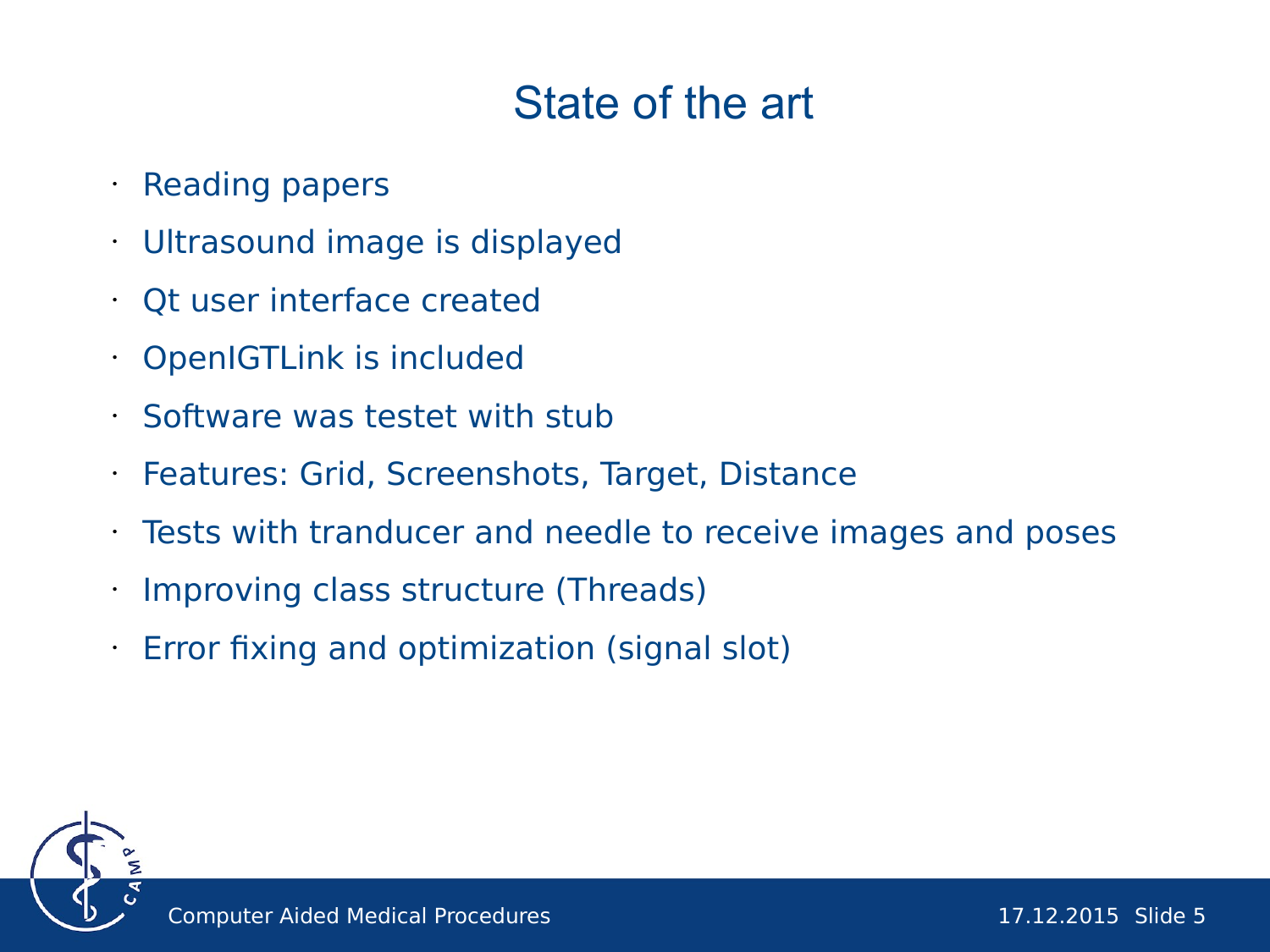#### Software structure





Σ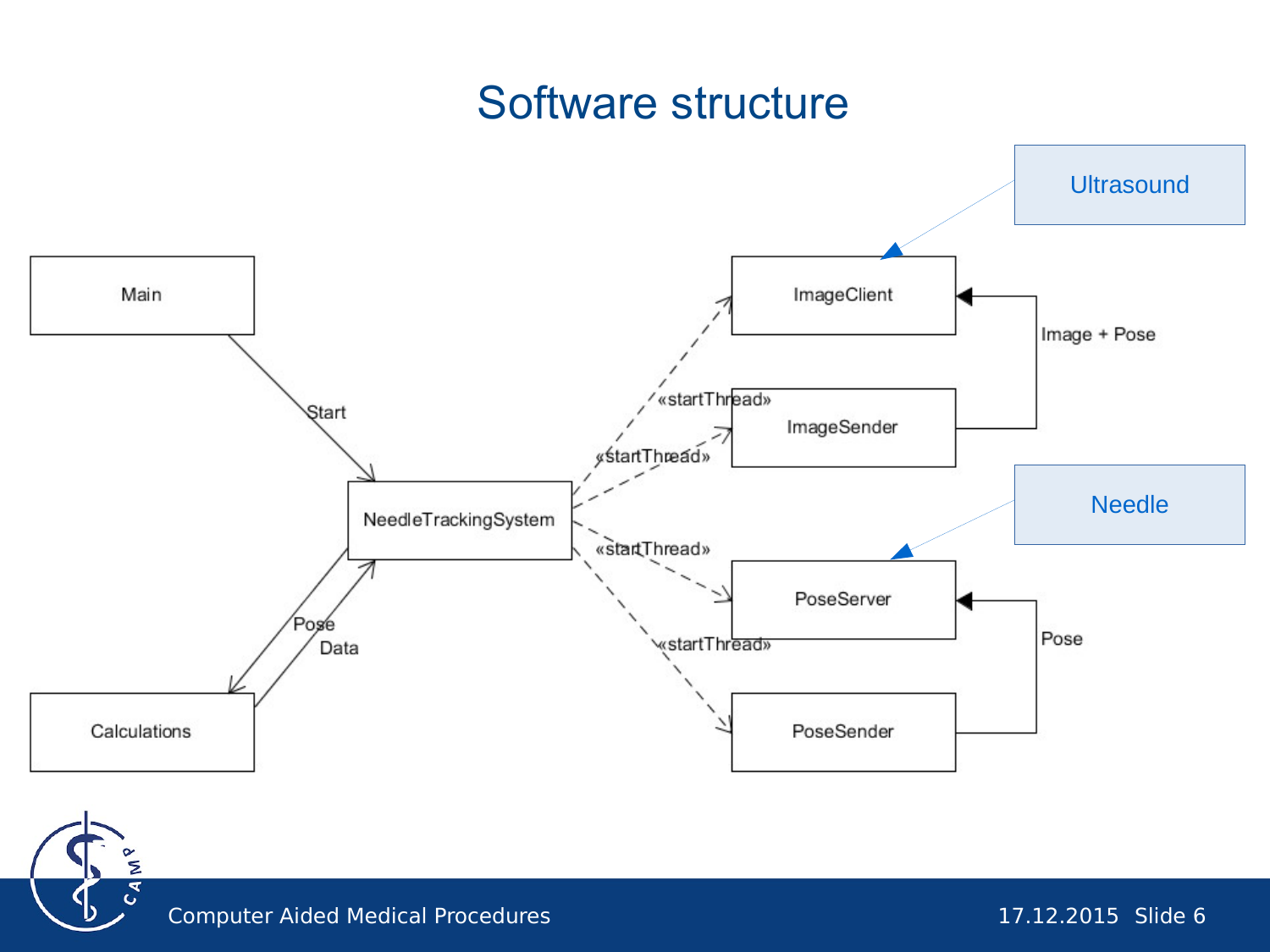## Sequence Diagram

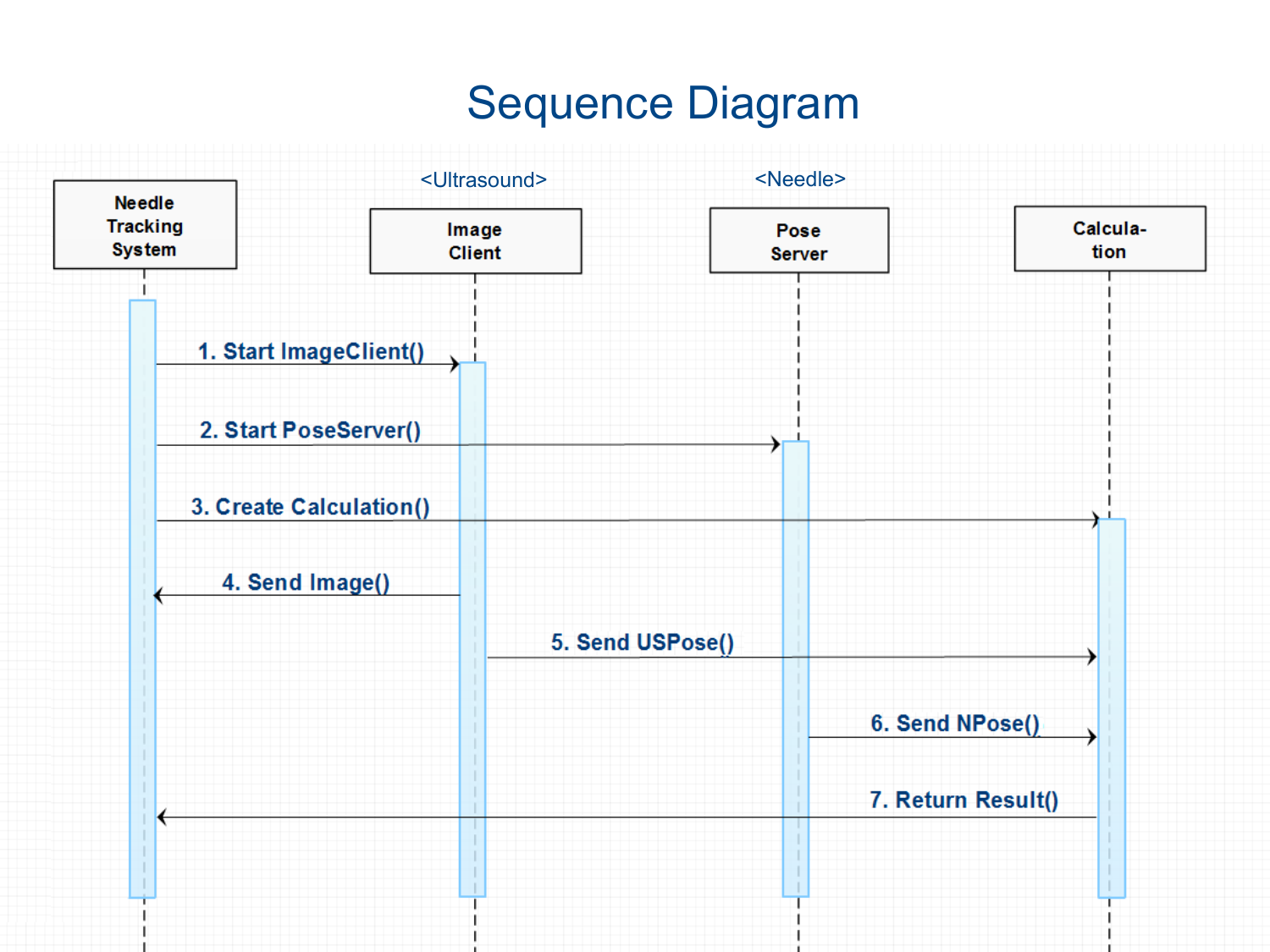### Use Case Diagram



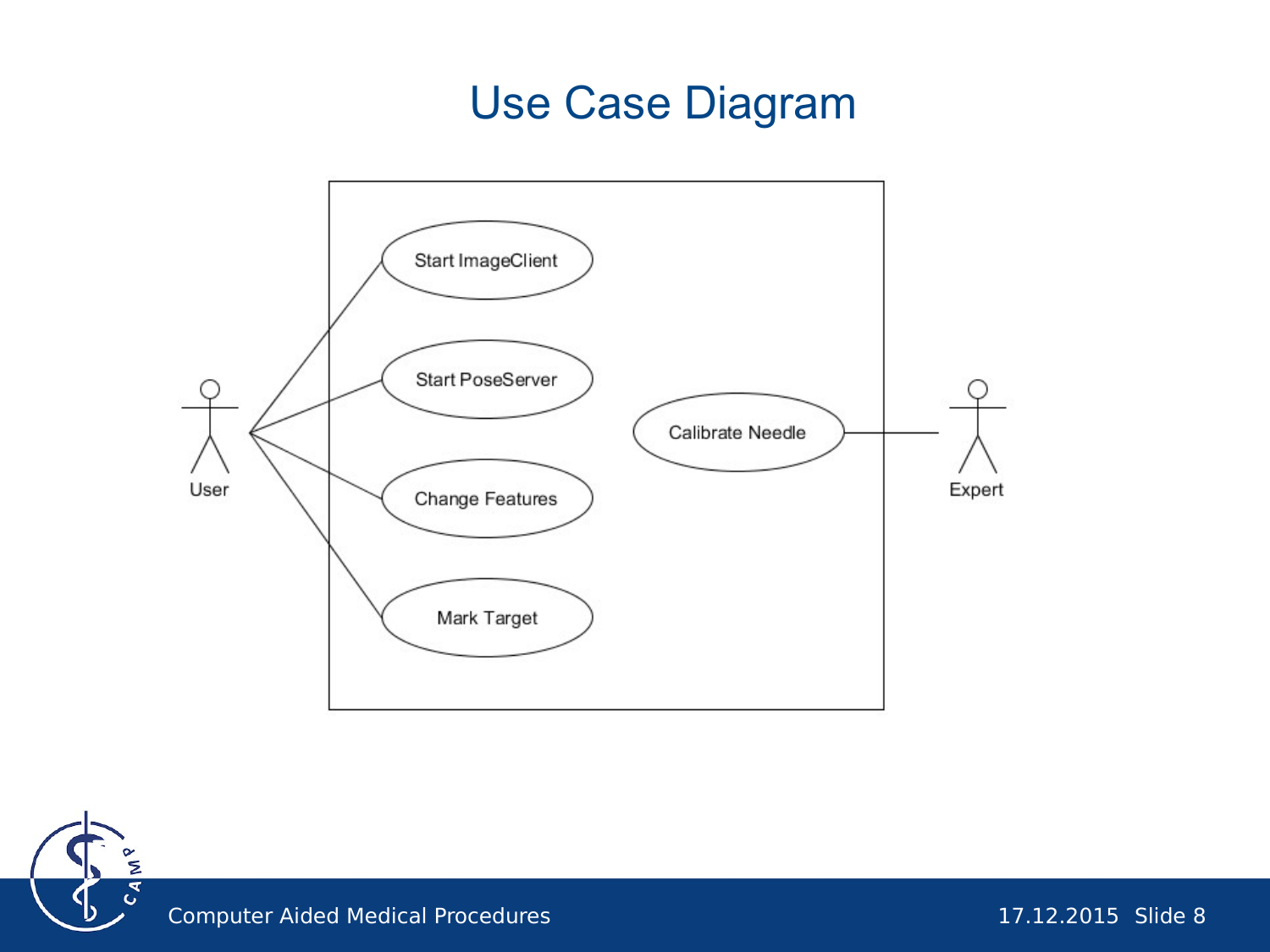## Project status

#### Current Tasks:

- Calculating transformation matrices (Pivot Calibration, Assembla Plus, recordings → transformation matix Mouseclick in Image  $\rightarrow$  transformation matrix to target)
- Calculations should be done in real-time (Transformation matrices, intersection point, shortest distance)
- Improving the user interface (Changing IP, Port, Grid, Colors and other Settings, Maybe 3D Vision)

#### Problems:

- Synchronisation problem (Mutex, Qt::QueuedConnection, Transfer object not the reference)
- Needle is flexible (Assumption: Needle is rigid  $\rightarrow$  additional feature)

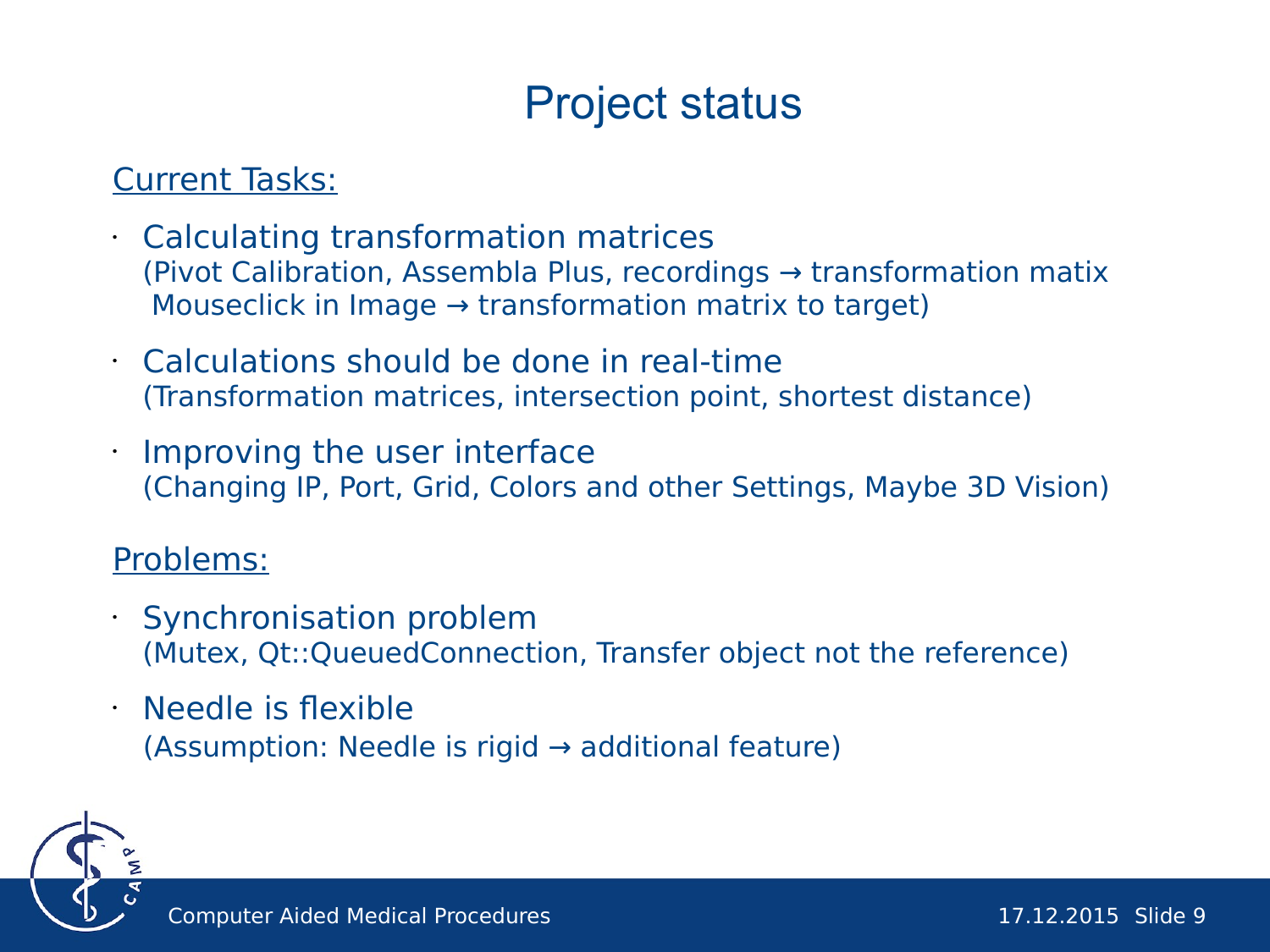

Computer Aided Medical Procedures 17.12.2015 Slide 10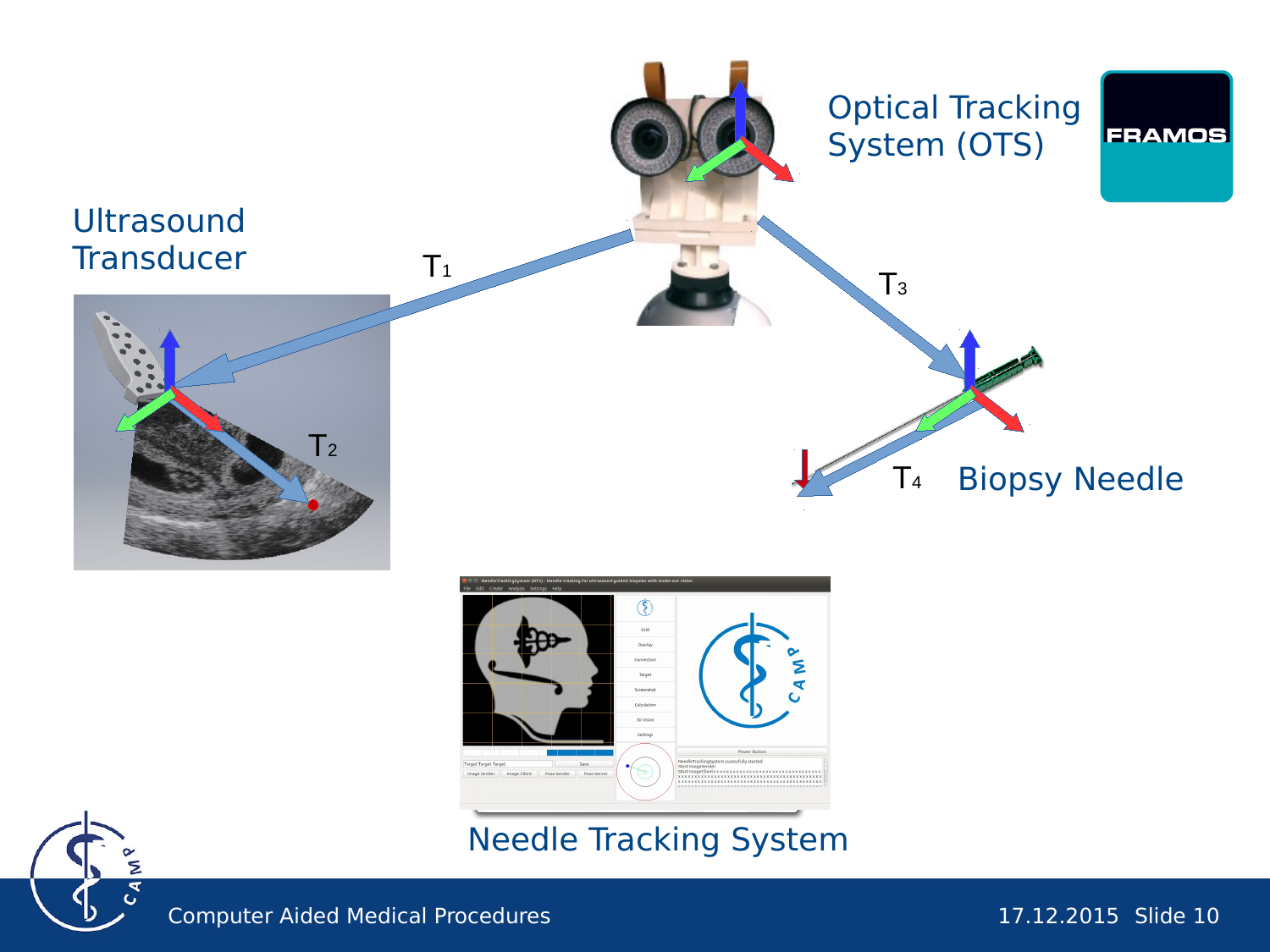### Calculation of transformation matrix

 $R_X R_Y R_Z$ 

$$
\begin{bmatrix} 1 & 0 & 0 \ 0 & cosA & -sinA \ 0 & sinA & cosA \end{bmatrix} \quad \begin{bmatrix} cosB & 0 & sinB \ 0 & 1 & 0 \ -sinB & 0 & cosB \end{bmatrix} \quad \begin{bmatrix} cosC & -sinC & 0 \ sinC & cosC & 0 \ 0 & 0 & 1 \end{bmatrix}
$$

 $\begin{bmatrix} cosBcosC & -cosBsinC & sinB\\ sinAsinBcosC + cosAsinC & -sinAsinBsinC + cosAcosC & -sinAcosB\\ -cosAsinBcosC + sinAsinC & cosAsinBsinC + sinAcosC & cosAcosB \end{bmatrix}$ 

| $-0.411886$ | $-0.709998$ 0.571185 |          | $-1.45998$ |
|-------------|----------------------|----------|------------|
| 0.709998    | 0.142857 0.689561    |          | 49.9787    |
| $-0.571185$ | 0.689561             | 0.445257 | $-1.45998$ |
|             | $\Box$               | TI       |            |

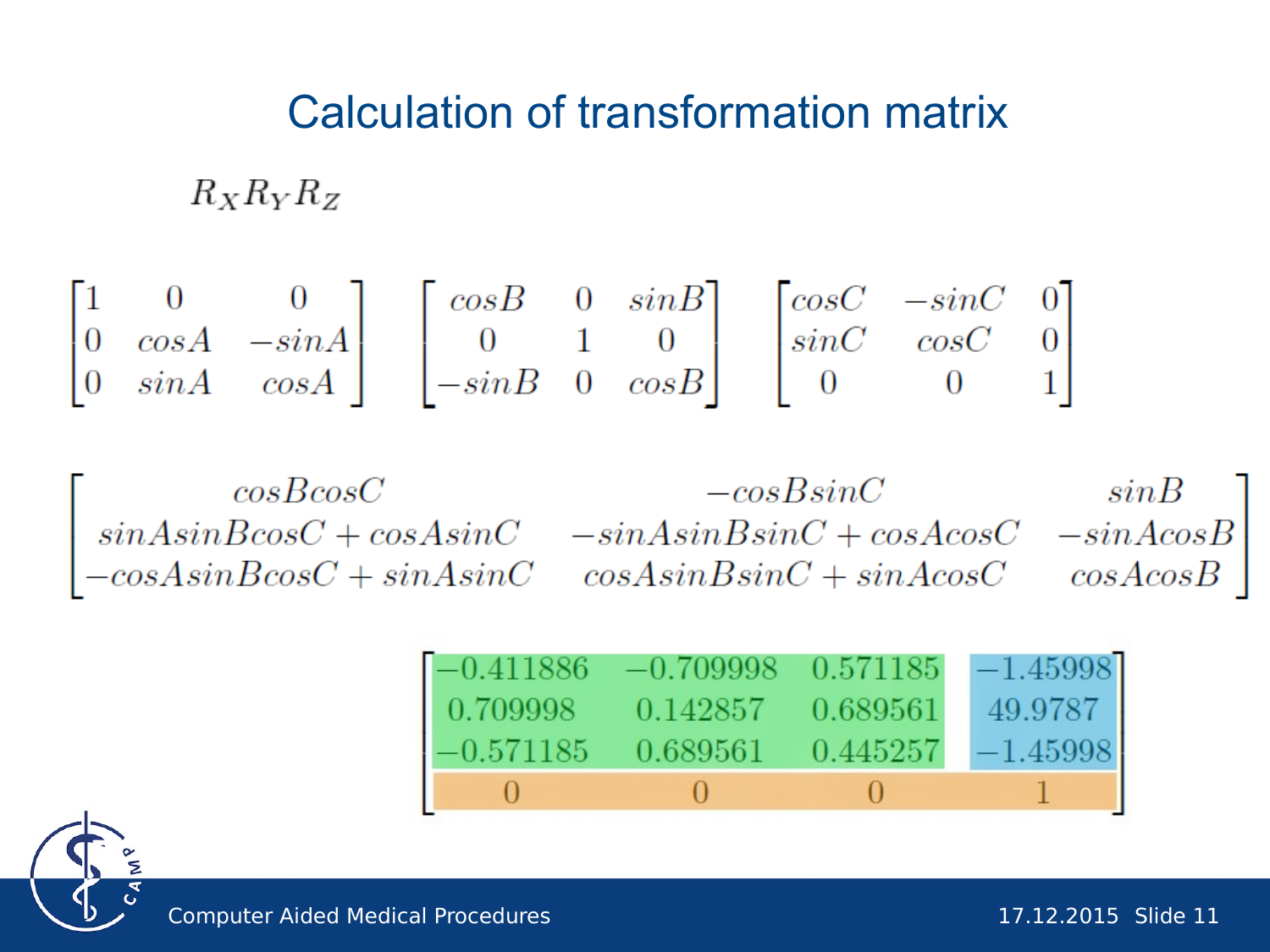#### Gantt Chart

|                                     |                                                                                                                                                                                                            | November 2015  |  |  |  |  |  |                 |  | Dezember 2015 |  |  |                  |   |                       |  |  |  | Januar 2016 |         |  |  |  |  |  |   |  |
|-------------------------------------|------------------------------------------------------------------------------------------------------------------------------------------------------------------------------------------------------------|----------------|--|--|--|--|--|-----------------|--|---------------|--|--|------------------|---|-----------------------|--|--|--|-------------|---------|--|--|--|--|--|---|--|
| <b>Activity</b>                     | 6 27 28 29 30 02 03 04 05 06 09 10 11 12 13 16 17 18 19 20 23 24 25 26 27 30 01 02 03 04 07 08 09 10 11 14 15 16 17 18 21 22 23 24 25 28 29 30 31 01 04 05 06 07 08 11 12 13 14 15 18 19 20 21 22 25 26 27 |                |  |  |  |  |  |                 |  |               |  |  |                  |   |                       |  |  |  |             |         |  |  |  |  |  |   |  |
| Concept                             |                                                                                                                                                                                                            | <b>Concept</b> |  |  |  |  |  |                 |  |               |  |  |                  |   |                       |  |  |  |             |         |  |  |  |  |  |   |  |
| <b>Read Papers</b>                  |                                                                                                                                                                                                            |                |  |  |  |  |  |                 |  |               |  |  |                  |   |                       |  |  |  |             |         |  |  |  |  |  |   |  |
| Create Mockups With Experts         |                                                                                                                                                                                                            |                |  |  |  |  |  |                 |  |               |  |  |                  |   |                       |  |  |  |             |         |  |  |  |  |  |   |  |
| <b>Understand Existing Software</b> |                                                                                                                                                                                                            |                |  |  |  |  |  |                 |  |               |  |  |                  |   |                       |  |  |  |             |         |  |  |  |  |  |   |  |
| <b>First Prototype</b>              |                                                                                                                                                                                                            |                |  |  |  |  |  | First Prototype |  |               |  |  |                  |   |                       |  |  |  |             |         |  |  |  |  |  |   |  |
| Design Qt Application               |                                                                                                                                                                                                            |                |  |  |  |  |  |                 |  |               |  |  |                  |   |                       |  |  |  |             |         |  |  |  |  |  |   |  |
| Receiving Images (Client)           |                                                                                                                                                                                                            |                |  |  |  |  |  |                 |  |               |  |  |                  |   |                       |  |  |  |             |         |  |  |  |  |  |   |  |
| Receiving Pose (Server)             |                                                                                                                                                                                                            |                |  |  |  |  |  |                 |  |               |  |  |                  |   |                       |  |  |  |             |         |  |  |  |  |  |   |  |
| <b>Final Implementation</b>         |                                                                                                                                                                                                            |                |  |  |  |  |  |                 |  |               |  |  |                  |   | Final I nplementation |  |  |  |             |         |  |  |  |  |  |   |  |
| Tracking                            |                                                                                                                                                                                                            |                |  |  |  |  |  |                 |  |               |  |  |                  |   |                       |  |  |  |             |         |  |  |  |  |  |   |  |
| Visualisation                       |                                                                                                                                                                                                            |                |  |  |  |  |  |                 |  |               |  |  |                  |   |                       |  |  |  |             |         |  |  |  |  |  |   |  |
| <b>Building Features</b>            |                                                                                                                                                                                                            |                |  |  |  |  |  |                 |  |               |  |  |                  |   |                       |  |  |  |             |         |  |  |  |  |  |   |  |
| Optimise Application                |                                                                                                                                                                                                            |                |  |  |  |  |  |                 |  |               |  |  |                  |   |                       |  |  |  |             |         |  |  |  |  |  |   |  |
| <b>Testing</b>                      |                                                                                                                                                                                                            |                |  |  |  |  |  |                 |  |               |  |  |                  |   |                       |  |  |  |             | Testing |  |  |  |  |  |   |  |
| Software Testing                    |                                                                                                                                                                                                            |                |  |  |  |  |  |                 |  |               |  |  |                  |   |                       |  |  |  |             |         |  |  |  |  |  |   |  |
| Simulate Surgery                    |                                                                                                                                                                                                            |                |  |  |  |  |  |                 |  |               |  |  |                  |   |                       |  |  |  |             |         |  |  |  |  |  |   |  |
| Projektmanagment                    |                                                                                                                                                                                                            |                |  |  |  |  |  |                 |  |               |  |  | Projectmanagment |   |                       |  |  |  |             |         |  |  |  |  |  |   |  |
| Presentations And Lectures          |                                                                                                                                                                                                            | ۳              |  |  |  |  |  |                 |  |               |  |  |                  | ٣ |                       |  |  |  |             |         |  |  |  |  |  | m |  |
| Lectures                            |                                                                                                                                                                                                            |                |  |  |  |  |  |                 |  |               |  |  |                  |   |                       |  |  |  |             |         |  |  |  |  |  |   |  |



Computer Aided Medical Procedures 17.12.2015 Slide 12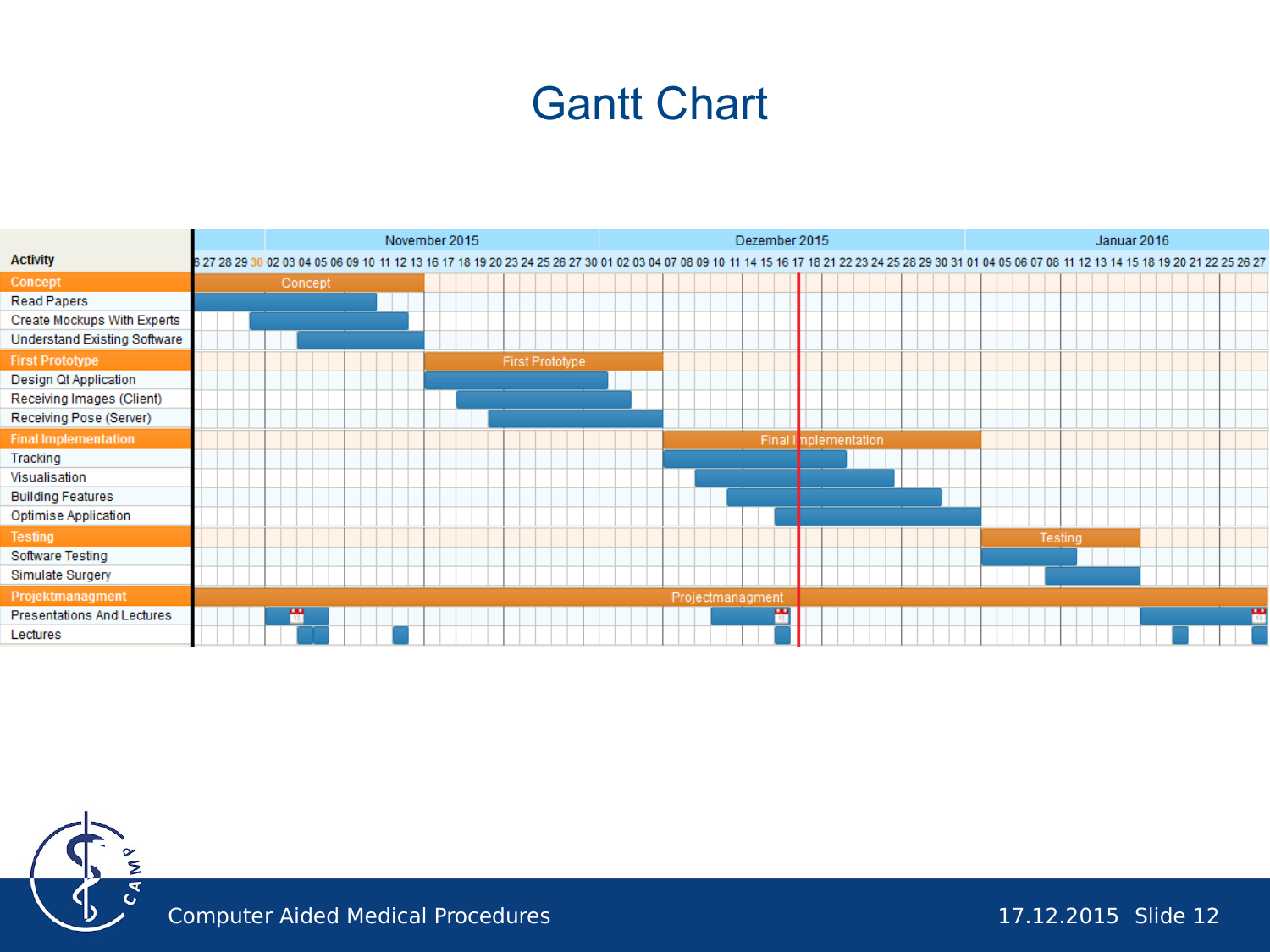#### References

References for the slides:

- Images from FRAMOS GmbH
- Gantt Chart: [http://www.tomsplanner.de](http://www.tomsplanner.de/)
- UMLet for Use Case Diagram and Class structure
- Sequence Diagram: [http://creately.com](http://creately.com/)
- Latex for formulas
- Blender for 3D Images